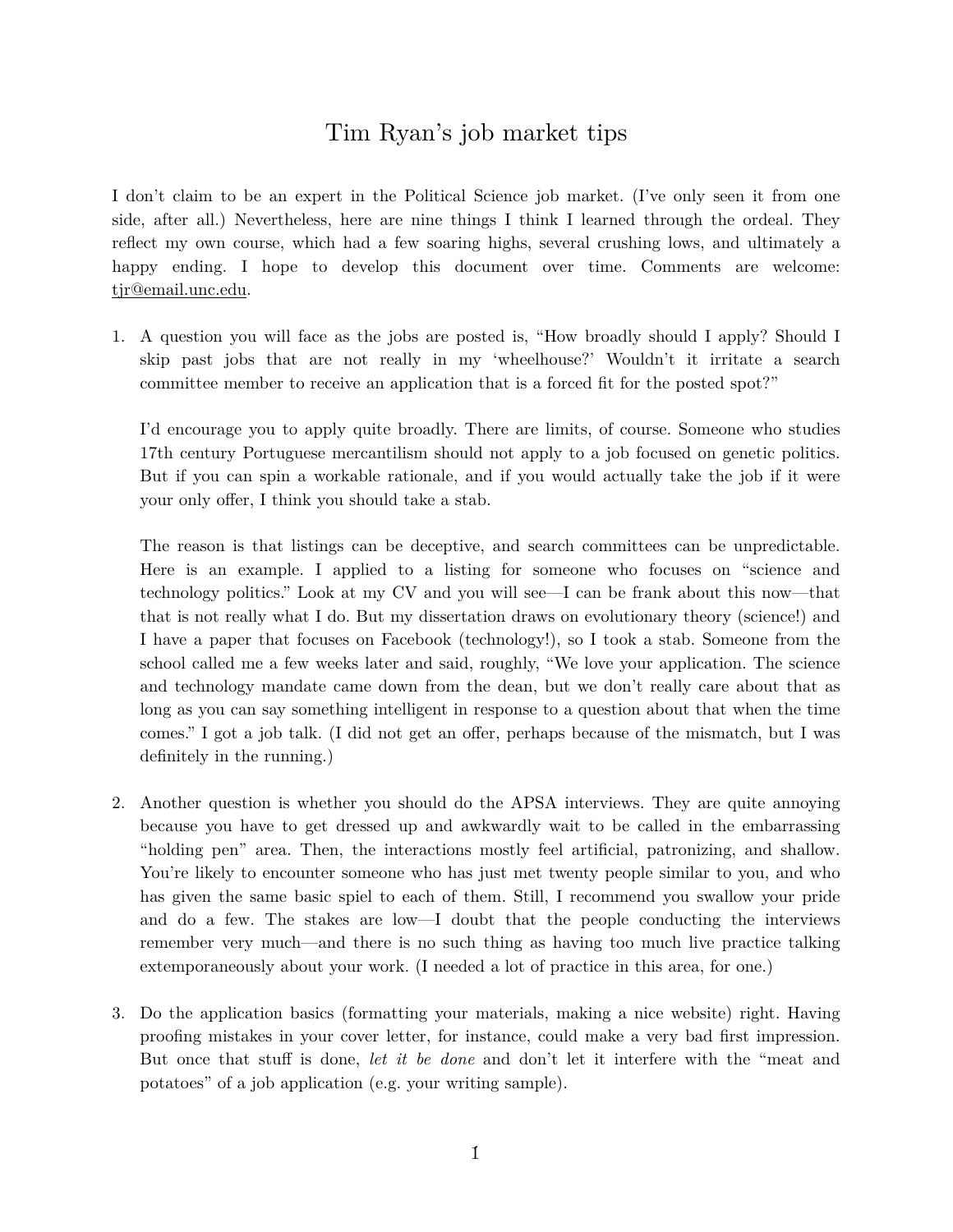There was a kerfuffle in my application season about my department not letting us use department letterhead for our applications. Some people got really worried about it, as if that was going to make or break their applications. There are better places to direct your angst. (I heard of some people who spent hours designing their own letterhead. I just sent my cover letter on plain paper. Not a big deal.)

4. Stay off the \$@^\* rumors website. It's a cesspool of nastiness, insecurity, and misinformation. It will make you cynical and give you a jaundiced view of our whole discipline. Don't even go to it.

I followed my own advice here until about November. When I finally gave in to the temptation, it had a negative effect of my happiness and productivity. Be stronger than I was.

5. What should go in a cover letter? Opinions differ on this. I thought of it—and this seemed to work well—as something that could stand in for a research statement for the schools that did not ask for a stand-apart research statement. This is to say that it summarized my current projects, how they fit together, and what I saw as the future directions. (There was also a paragraph on teaching.) Based on conversations I had with folks who have served on Michigan search committees, a statement like this is very valuable. It's the first thing that some people look at, because it is very diagnostic of how well developed the applicant's longterm agenda is (which is predictive of tenure).

My cover letter also had a long paragraph about teaching. I, for one, do not apologize for caring about teaching, though I know some in the discipline see this as a sign of weakness.

6. The interview starts the minute you get off the plane and ends the minute you get back on the plane. Don't let anyone lead you to think otherwise. Don't put much stock in a person telling you, "We can go off the record" or "I'm not going to ding you for your response to this question, but. . ." Keep your guard up if someone starts to get chummy. Never throw anyone—at the school you're visiting or elsewhere—under the bus. You never know what will be passed around. The people whose work you disagree with aren't stupid. They've made important contributions but you're concerned about specific weaknesses, and you're eager to address them.

Related, keep in mind that you are interviewing when you interact with department staff, graduate students, or anyone else. Be appreciative and polite, always.

7. When you have a flyout, how should you approach the one-on-one meetings?

Sometimes the person you're meeting with will set the agenda, but more often not. You should have a game plan for what to do when the person leans back and says, "So! What can I tell you?" I got much better at handling this situation over time. Early in the season, I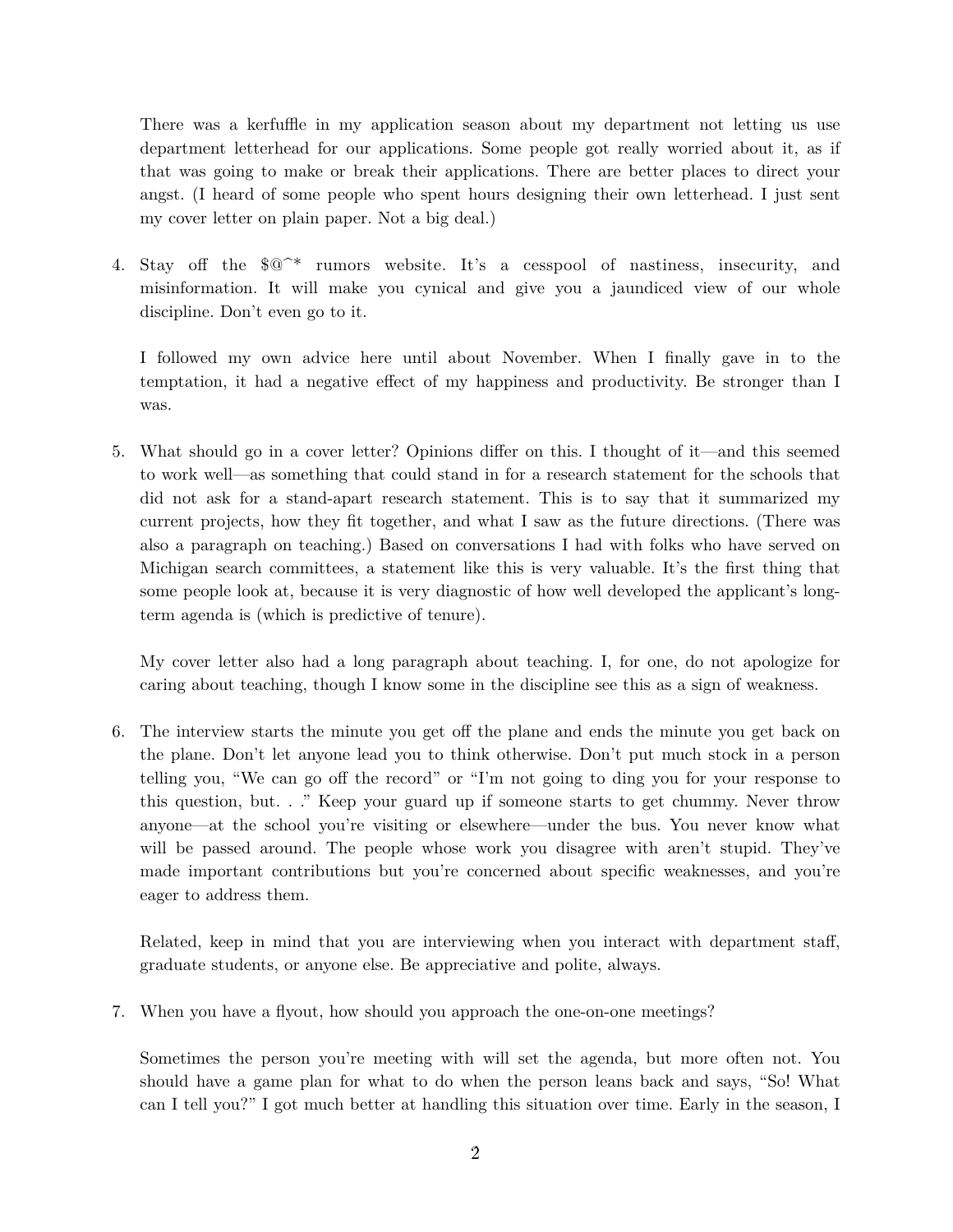drew from a laundry list of planned questions about the area and the school. This filled the minutes, but truth be told, I knew most of the answers ex ante. And if I didn't, I certainly knew them by my third meeting. So it was kind of a waste of everyone's time and I don't think I did much to accumulate points with the person I was talking to.

A second thing I did, which also did not work well, was to read the most prominent work of each person I was going to meet with. I did this mostly for defensive purposes—to make sure I wouldn't look like an ignoramus, for not knowing the person's work. I usually did not bring the work up on my own. (It would have seemed patronizing, and I was worried to have misunderstood it.) The other person never did, either, so this also was wasted effort.

Here is what I thought *did* work. I dropped any pretense of knowing about everyone's work. Instead, I looked to each person's recent or in-progress work for something that I *genuinely* found interesting, irrespective of how prominent the work was. Almost always, I could find something. I didn't try to learn everything about it. Just enough that I could ask a question. Then, I *did* bring it up, and in a way that made no claim to really know about it. ("I saw on your website that you have a paper about blah blah. It caught my eye because of my interest in blah blah. I didn't get a chance to read it, but what's going on there?") Nobody I talked to seemed to bristle at my admitting not to have read his or her work. Instead, they lit up people love talking about their own stuff—and told me all about it. Usually, a number of follow up questions came to mind. ("Interesting. With that design, how would you deal with the problem of. . .?") In short, this approach led to exchanges that felt more genuine and meaningful.

8. After a practice talk of mine in which the Q&A could have gone better, another grad student made a remark that really clicked with me. He said, "You're playing defense. Instead, you need to play catch." This remark captures something important. The talk is not about withstanding an onslaught of withering criticism. And the defensive posture that such a mindset evokes does not come across well. Rather, the talk is about engaging an audience in an exchange of ideas.<sup>1</sup> Not every response calls for a direct rebuttal and clarion reaffirmation of your findings.

I remember receiving a question that I thought was a bit batty, and that I thought reflected some significant misunderstandings. After a moment of terror, I just said, "That's an interesting comment. It makes me think about [something else vaguely related], which would also be interesting to study." Then I moved on to the next question. I never directly engaged the problems in the question. Nobody seemed bothered by my response. I thought it was a graceful way to move past something that could have become confrontational. You shouldn't handle every question this way, of course, but it might be good to have in your bag of tricks.

 $1$  Of course there are some deliberately antagonistic or combative questioners out there. (Don't be like them.) Still, they are most gracefully handled by channeling the antagonistic remark into an exchange, rather than fending it off back by the sword.